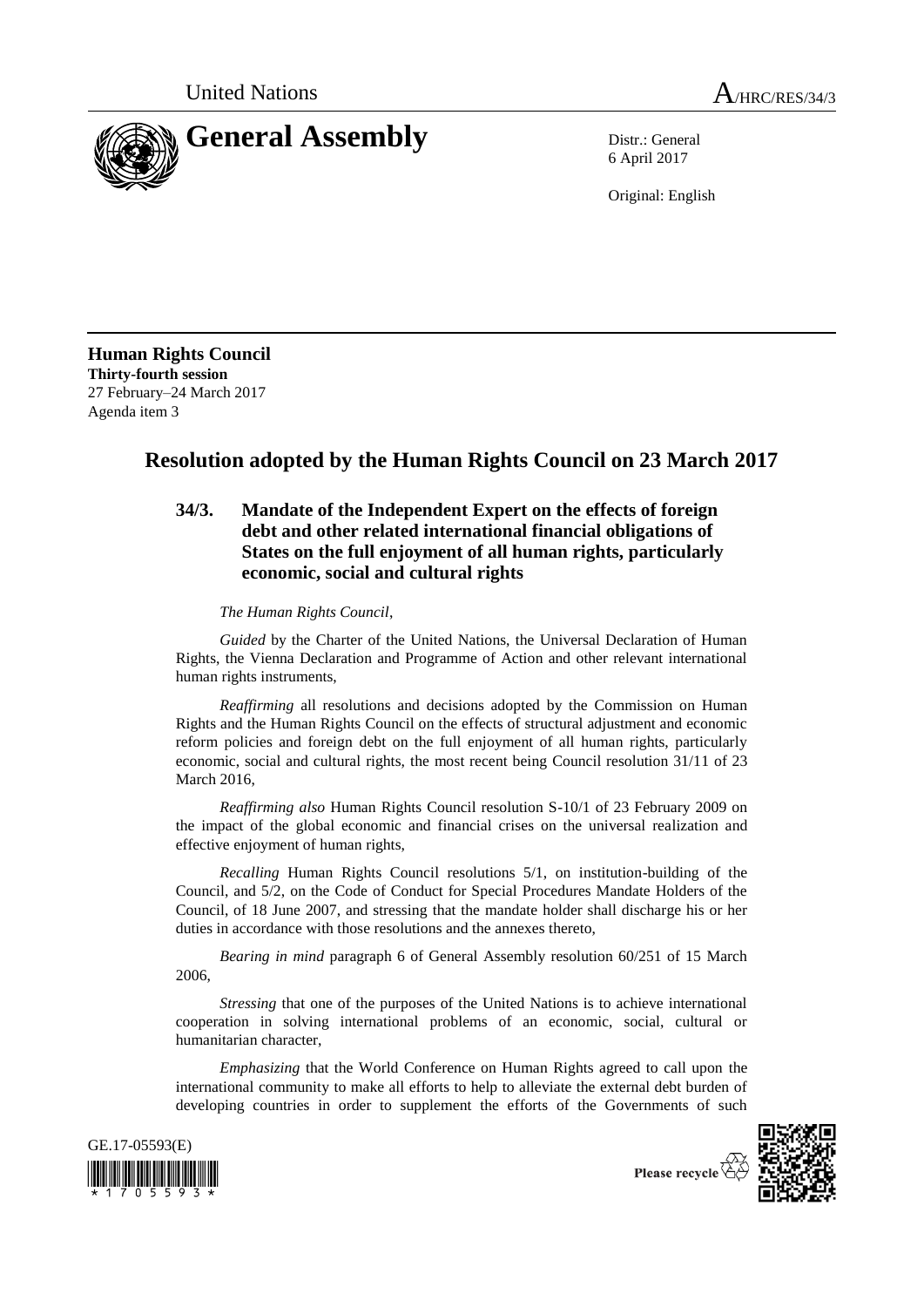countries to attain the full realization of the economic, social and cultural rights of their people,

*Stressing* the primacy of the means of implementation for the 2030 Agenda for Sustainable Development, and in this regard underlining the fundamental principles of international cooperation, which are pivotal for the practical achievement of the Sustainable Development Goals,

*Stressing also* the determination expressed in the 2030 Agenda to assist developing countries in attaining long-term debt sustainability through coordinated policies aimed at fostering debt financing, debt relief and debt restructuring, as appropriate, and to address the external debt of highly indebted poor countries to reduce debt distress,

*Recognizing* the commitments made in the Addis Ababa Action Agenda, and noting that, despite international debt relief efforts, many countries remain vulnerable to debt crisis and some are in the midst of a crisis, including a number of least developed countries, small island developing States and some developed countries,

*Mindful* of the role, mandate and activities of other United Nations agencies, funds and programmes in dealing with the issues of foreign debt and international financial obligations,

*Acknowledging* that there is greater acceptance that the increasing debt burden faced by the most indebted developing countries, in particular the least developed countries, is unsustainable and constitutes one of the principal obstacles to achieving progress in peoplecentred sustainable development and poverty eradication and that, for many developing and some developed countries, excessive debt servicing has severely constrained their capacity to promote social development and provide basic services to create the conditions for the realization of economic, social and cultural rights,

*Expressing its concern* that, despite repeated rescheduling of debt, developing countries continue to pay out more each year than the actual amount they receive in official development assistance,

*Recalling* the Basic Principles on Sovereign Debt Restructuring Processes, <sup>1</sup> which emphasize that sovereign debt restructuring workouts should be completed in a timely and efficient manner and lead to a stable debt situation in the debtor State, minimizing economic and social costs, warranting the stability of the international financial system and respecting human rights,

*Recognizing* the sovereign right of any State to restructure its sovereign debt, which should not be frustrated or impeded by any measure emanating from another State,

*Recognizing also* that illicit financial flows, including tax evasion by high net-worth individuals, commercial tax evasion through trade misinvoicing and tax avoidance by transnational corporations, contribute to the build-up of unsustainable debt, as Governments lacking domestic revenue may resort to external borrowing,

*Affirming* that debt burden further complicates the numerous problems facing developing countries, contributes to extreme poverty and is an obstacle to sustainable human development, and is thus a serious impediment to the realization of all human rights,

1. *Recalls* that every State has the primary responsibility to promote the economic, social and cultural development of its people and, to that end, has the right and

<sup>&</sup>lt;sup>1</sup> See General Assembly resolution 69/319.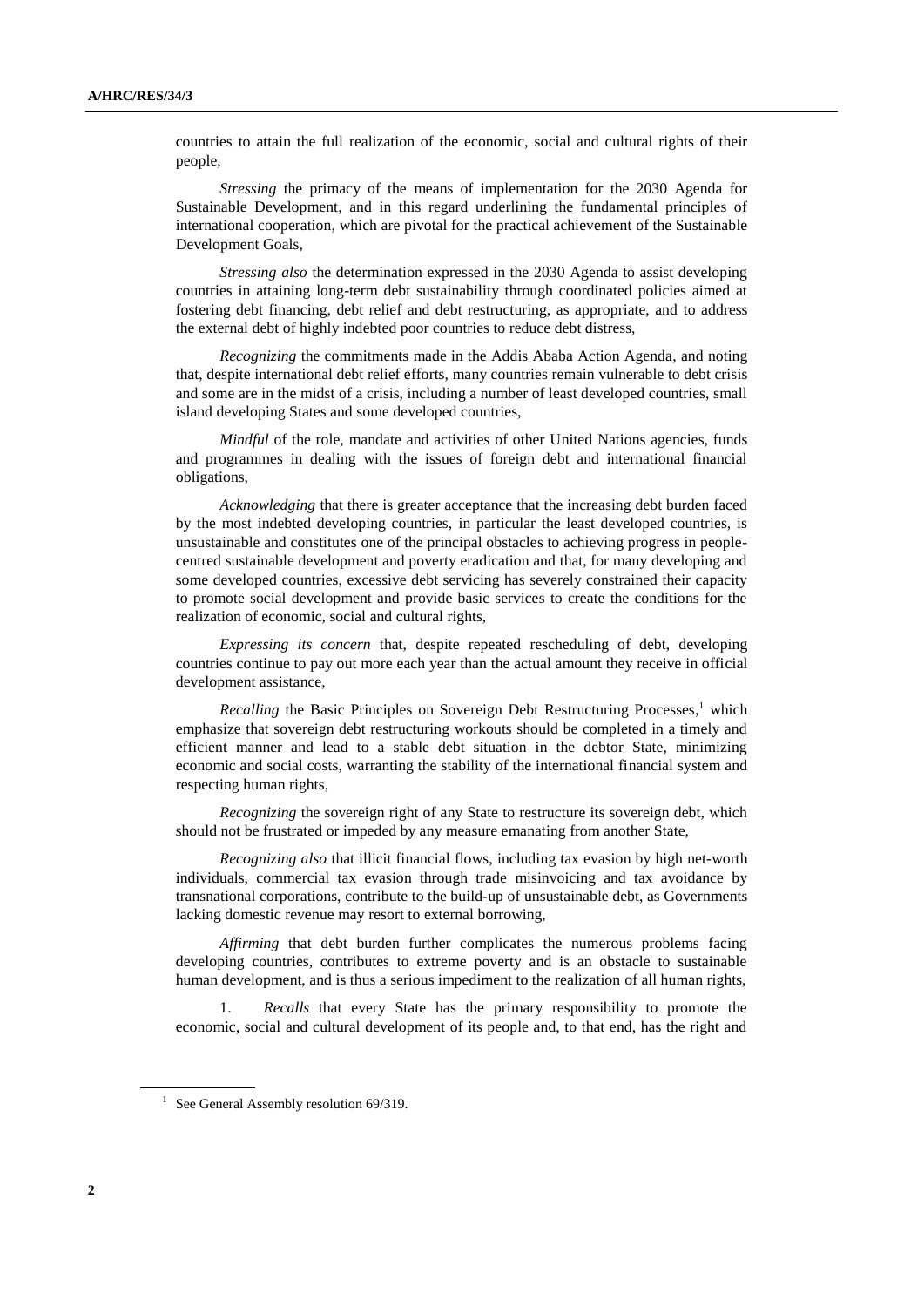responsibility to choose its means and goals of development and should not be subject to external specific prescriptions for economic policy;

2. *Recognizes* that structural adjustment reform programmes and policy conditionalities limit public expenditure, impose fixed expenditure ceilings and give inadequate attention to the provision of social services, and that only a few countries manage to achieve sustainable higher growth under these programmes;

3. *Also recognizes* that debt relief can play a key role in liberating resources that should be directed towards activities consistent with attaining sustainable growth and development, including poverty reduction and the achievement of development goals, including those set out in the 2030 Agenda for Sustainable Development, and therefore that debt relief measures, where appropriate, should be pursued vigorously and expeditiously, ensuring that they do not replace alternative sources of financing and that they are accompanied by an increase in official development assistance;

4. *Urges* the international community, including the United Nations system, the Bretton Woods institutions and the private sector, to take appropriate measures and actions for the implementation of the pledges, commitments, agreements and decisions of major United Nations conferences and summits, including the Millennium Summit, the World Conference on Human Rights, the World Conference against Racism, Racial Discrimination, Xenophobia and Related Intolerance, the World Conference on Sustainable Development and the International Conference on Financing for Development, in particular those relating to the question of the external debt problem of developing countries, in particular of heavily indebted poor countries, least developed countries and countries with economies in transition;

5. *Reiterates* its request to the United Nations High Commissioner for Human Rights to pay more attention to the problem of the debt burden of developing countries, in particular of least developed countries, and especially the social impact of the measures arising from foreign debt;

6. *Also reiterates* that the activities of vulture funds highlight some of the problems in the global financial system and are indicative of the unjust nature of the current system, which directly affects the enjoyment of human rights in debtor States, and calls upon States to consider implementing legal frameworks to curtail predatory vulture fund activities within their jurisdictions;

7. *Takes note with appreciation* of the progress report of the Advisory Committee on the activities of vulture funds and their impact on human rights,<sup>2</sup> and requests the Committee to present a final report thereon to the Human Rights Council at its thirty-ninth session for its consideration;

8. *Welcomes* the work and contributions of the Independent Expert on the effects of foreign debt and other related international financial obligations of States on the full enjoyment of all human rights, particularly economic, social and cultural rights, and takes note with appreciation of his latest report submitted to the Human Rights Council;<sup>3</sup>

9. *Decides* to extend the mandate of the Independent Expert on the effects of foreign debt and other related international financial obligations of States on the full enjoyment of all human rights, particularly economic, social and cultural rights, for a period of three years, and requests the Independent Expert to pay particular attention to:

 $^2$  A/HRC/33/54.

 $3$  A/HRC/34/57 and Add.1.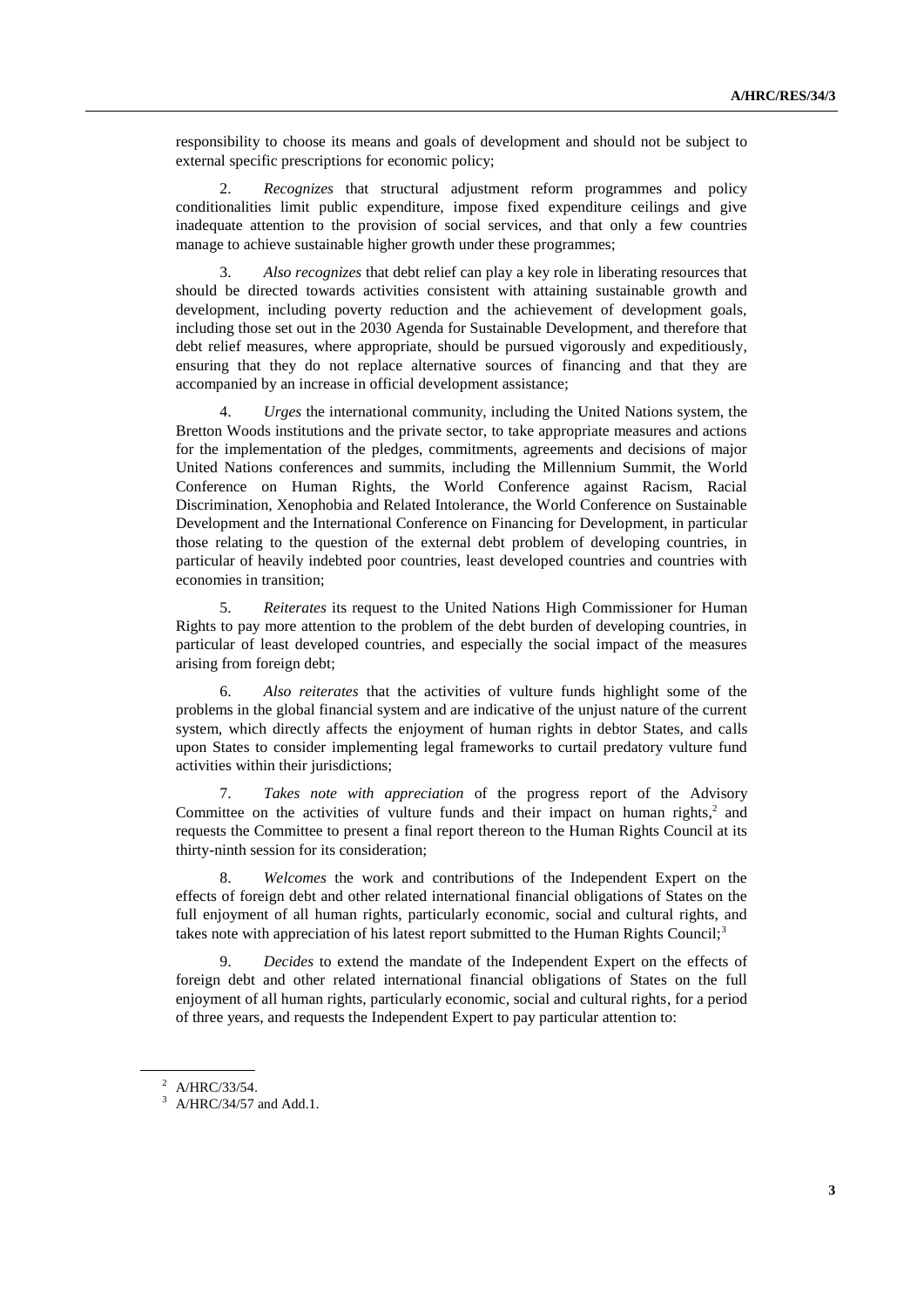(*a*) The effects of foreign debt and the policies adopted to address them on the full enjoyment of all human rights, in particular economic, social and cultural rights;

(*b*) The impact of foreign debt and other related international financial obligations on the capacity of States to design and implement their policies and programmes, including national budgets that respond to vital requirements for the promotion of the realization of social rights;

(*c*) Measures taken by Governments, the private sector and international financial institutions to alleviate such effects in developing countries, especially the poorest and heavily indebted countries;

(*d*) New developments in and actions and initiatives being taken by international financial institutions, other United Nations bodies and intergovernmental and nongovernmental organizations with respect to economic reform policies and human rights;

(*e*) The effects of public debt, economic reform and financial consolidation policies on the realization of the Sustainable Development Goals;

(*f*) The impact of illicit financial flows on the enjoyment of human rights;

(*g*) The process entrusted with the follow-up to the International Conference on Financing for Development, with a view to bringing to its attention the issue of the effects of structural adjustment and foreign debt on the enjoyment of human rights, particularly economic, social and cultural rights;

(*h*) Enhancement of consultations with all relevant stakeholders in the fulfilment of the mandate;

10. *Calls upon* all Governments to cooperate with and assist the Independent Expert in the discharge of his or her mandate, to provide him or her with all the necessary information requested by him or her, and to give serious consideration to responding favourably to his or her requests to visit their countries in order to enable him or her to fulfil his or her duties effectively;

11*. Urges* international organizations, international financial institutions, nongovernmental organizations and the private sector to cooperate fully with the Independent Expert in the discharge of his or her mandate;

12. *Requests* the Independent Expert to participate in relevant international dialogues and policy forums relating to the implementation of the 2030 Agenda for Sustainable Development, and to undertake thematic research and to provide advice to States, international financial institutions, the private sector and civil society on the effective implementation of the 2030 Agenda in the field of international lending, financial policy and human rights, paying particular attention to Sustainable Development Goals 10 and 17;

13. *Also requests* the Independent Expert to develop guiding principles for human rights impact assessments for economic reform policies, in consultation with States, international financial institutions and other relevant stakeholders, and to organize expert consultations for the development of the guiding principles and a mapping of existing impact assessment tools;

14. *Invites* the Independent Expert to submit his findings and the guiding principles to the Human Rights Council in the context of his annual report;

15. *Requests* the High Commissioner to provide all the human and financial resources necessary for the effective fulfilment of the mandate by the Independent Expert;